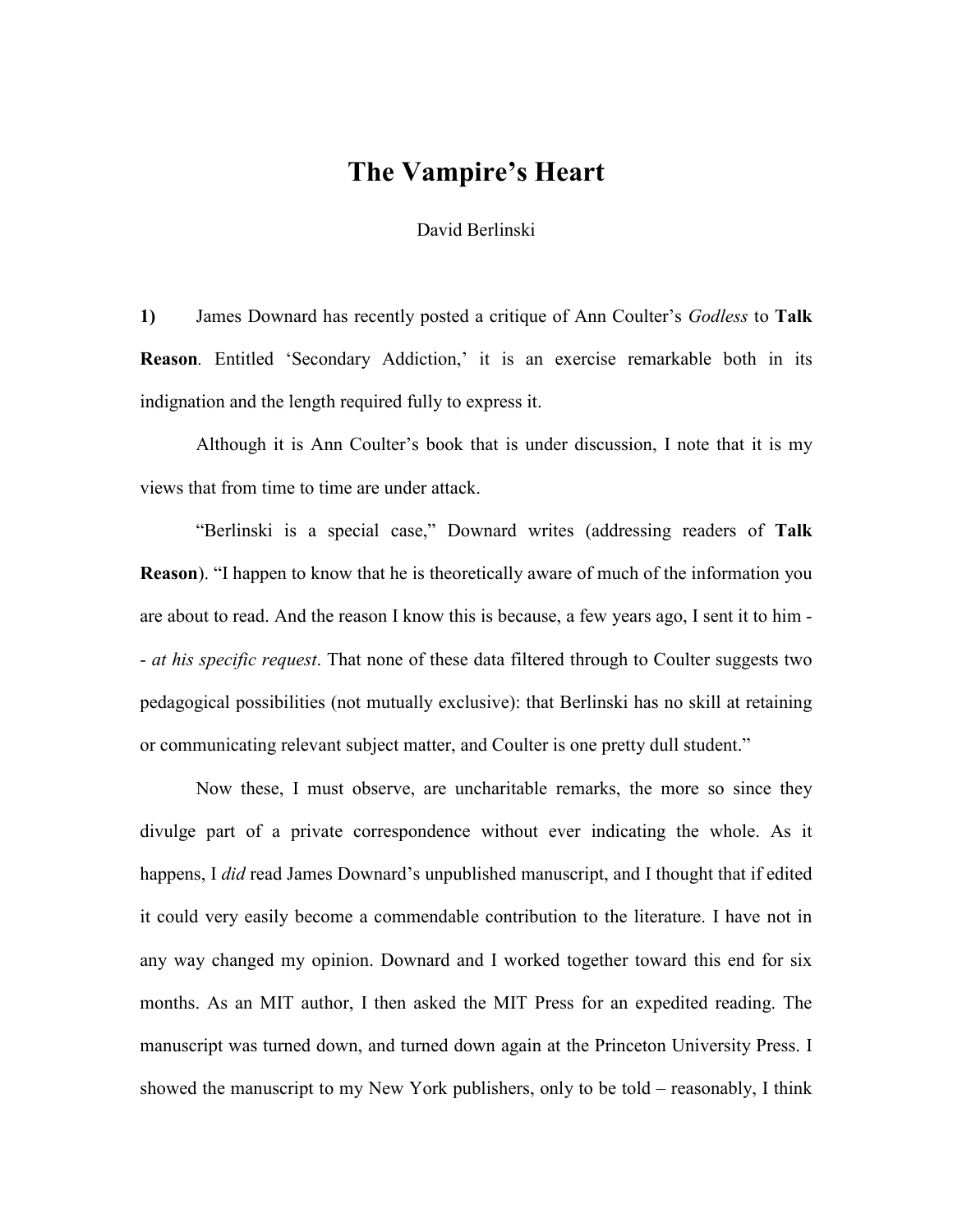– that its commercial prospects were negligible. I also asked contributors to **Talk Reason** for help in placing the manuscript. I received no response.

With these facts in mind, I am minded to observe that James Downard thought rather more of my "skill at retaining or communicating relevant subject matter," when he believed that he might derive some benefit from my acquaintance than he does now.

**2)** Having on a number of occasions driven a stake through the heart of Nilsson & Pelger's well-known essay about the formation of the eye, I have recently been alarmed by twitches in the resulting corpse, most obviously in Downard's essay.  $\frac{1}{1}$ 

This note will thus serve as a follow-up stake.

-

**The facts**: Nilsson & Pelger's study, which was widely considered a computer simulation, contained *no* computer simulation whatsoever. It contained, in fact, no *computer* analysis at all, perhaps because it contained no *analysis* at all. It was Richard Dawkins who conveyed the widespread impression to the contrary, writing about a computer simulation that did not exist with the excitement of a man persuaded that he had seen a digital vision. As, indeed, he had. Commentators at the time came to Dawkins defense with a gratifyingly prompt display of personal generosity, so that what was, in fact, a complete fabrication took on the aspects of an understandable but trivial error. Any man, after all, might mistake nothing for something.

James Downard is now prepared to accommodate the obvious: "True, a

<sup>&</sup>lt;sup>1</sup> "A Pessimistic Estimate of the Time Required for an Eye to Evolve," Proceedings of the Royal Society, London B (1994) 256, 53-58, and hereinafter, Nilsson & Pelger. My critique, 'A Scientific Scandal,' together with the letters it elicited and my responses, may be found on the Discovery Institute website.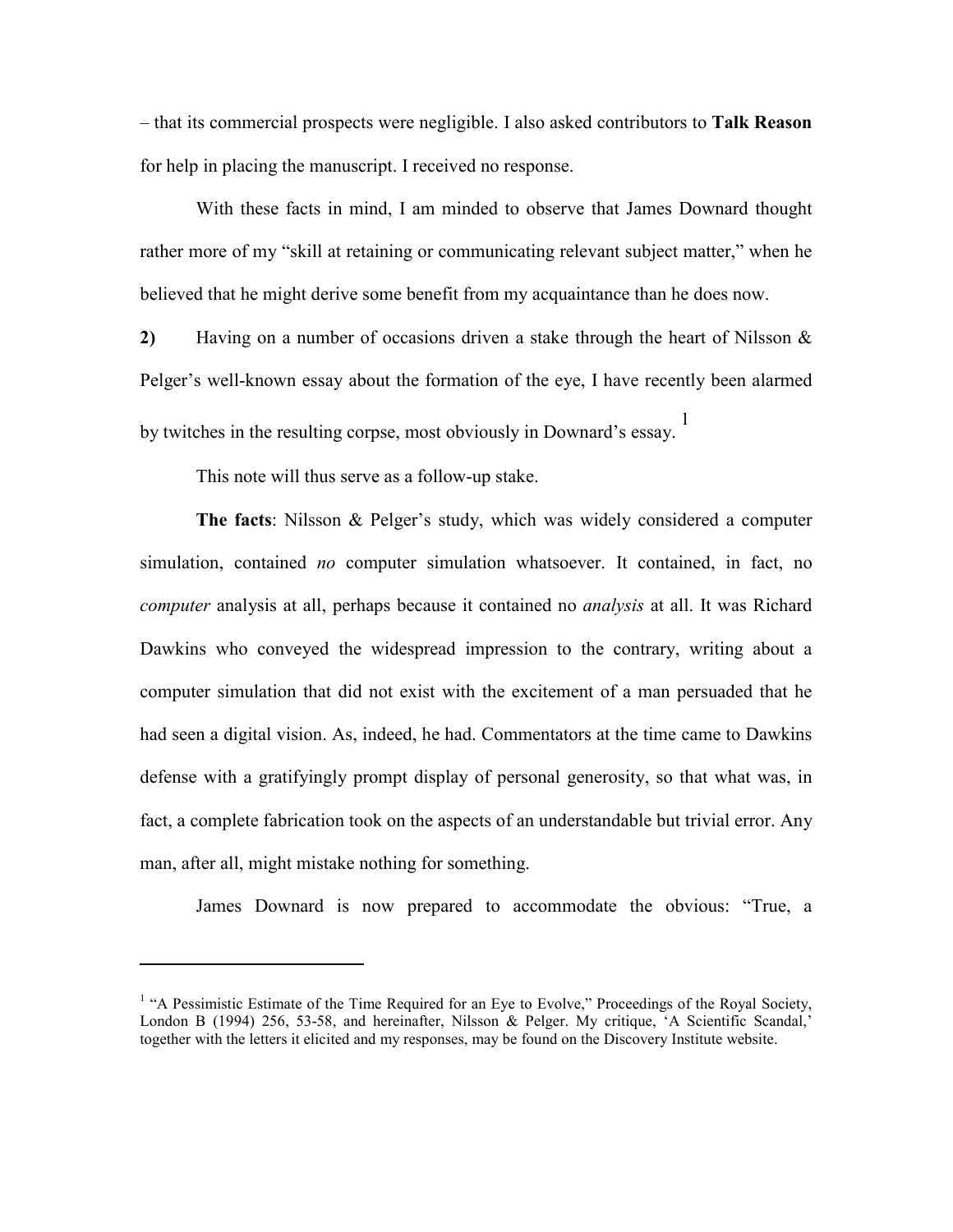'computer' wasn't involved in these calculations," he writes, "so let's all slap Richie Dawkins for being a bad student."

Now I yield to no man in my eagerness to see Richard Dawkins slapped, but Downard's remark, although true in essence, is also both misleading and tasteless.

Misleading because: 1 it suggests by means of scare quotes that the word computer has been given an unusual denotation; and 2 because the issue at hand is not a computer calculation but a computer *simulation*; and 3 because fabricating data is hardly a schoolboy error, like flubbing the declension of a Latin verb.

And tasteless because: So long as my fingers are hovering over the keyboard, Richard Dawkins is and will remain *Richard* Dawkins.

In my original *Commentary* essay, I drew attention to the fact that Nilsson & Pelger's study contained *no* defense whatsoever of its chief assertion, namely that 1829 steps are required to transform a light-sensitive patch into a functioning eye:

Moreover, Nilsson and Pelger do not calculate the "visual acuity" of any structure, and certainly not over the full 1,829 steps of their sequence. They suggest that various calculations have been made, but they do not show how they were made or tell us where they might be found. At the very best, they have made such calculations for a handful of data points, and then joined those points by a continuous curve.

The calculations to which Nilsson & Pelger appeal are neither in their paper, nor in their footnotes, nor in a technical appendix, nor are they available on their website. In the twelve years since their paper was published, they have never appeared in any public forum.

 In responding to my observation – no data, no evidence, no calculations, and thus no reason to assent – James Downard has now managed inadvertently to confirm the alarming currency of Dawkins' urban legend: "When I wrote Nilsson to check up on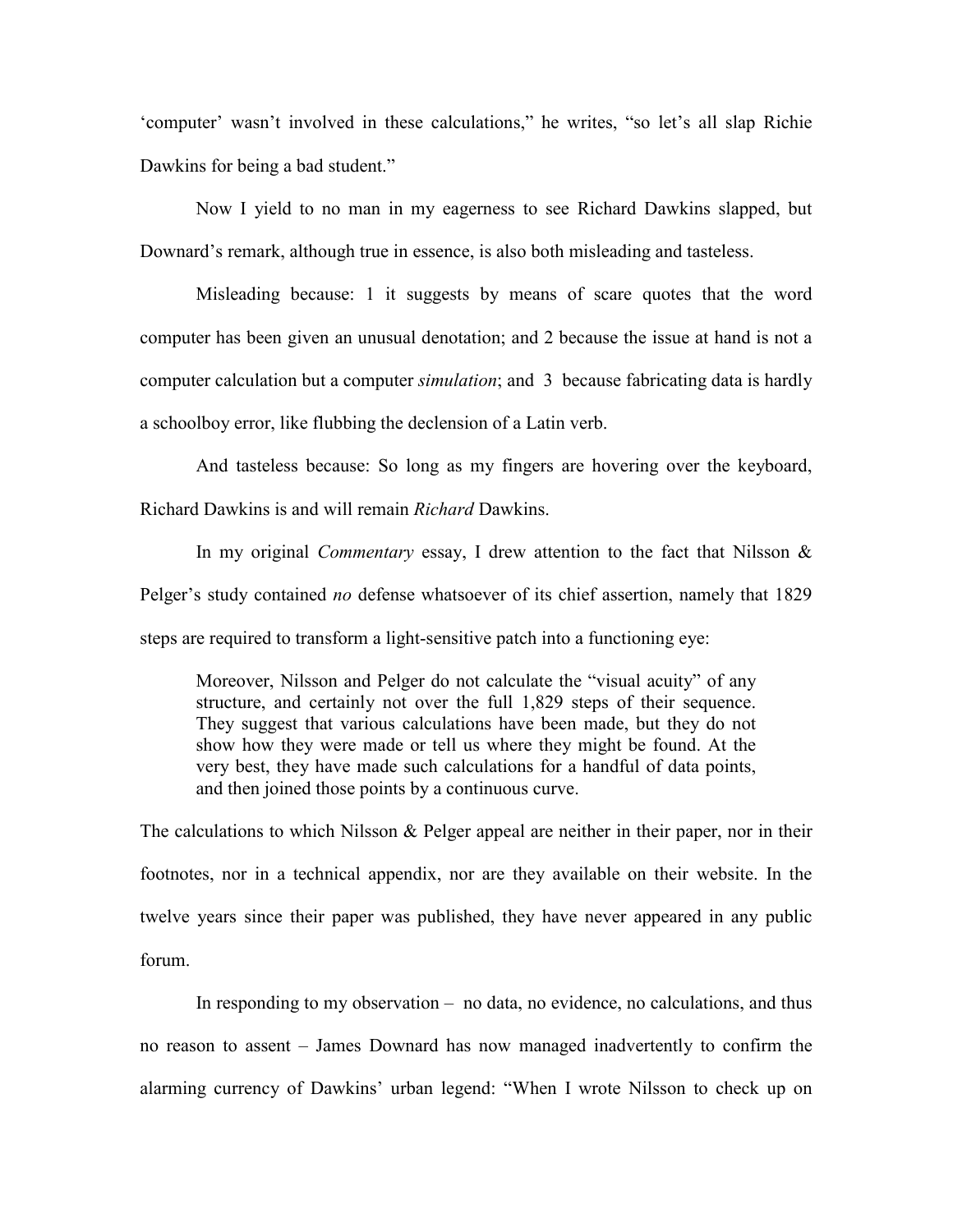these matters, I did ask about his data set, and he readily supplied a neat summary of the ten variables involved in the *simulation* and the stages of their acquisition," (emphasis added).

It is a great merit of Nilsson & Pelger's study that based as it is on a non-existent simulation, it can be defended on that basis as well.

 Downard is nonetheless still persuaded that had I pursued the matter more diligently, I might have discovered at least the raw data missing from Nilsson & Pelger's original paper. "I confirmed with Nilsson that Berlinski had never even bothered to request the original data summary, let alone establish that there was anything biologically unjustifiable about it." $2$ 

This is correct. I never bothered. If James Downard were to claim possession of a flying pig, it is presumably not *my* responsibility to inquire after the particulars. It is *his* responsibility to make those particulars plain. By the same token, serious scientists making an historically important claim have an obligation to *publish* their evidence, or in the age of the Internet, to make it *publicly* available on-line. This Nilsson and Pelger did not do, and this they have never done.

It is astonishing to me that in a long essay in which he affirms his own partiality to the methods of science, James Downard does not once consider the completely

 $\overline{a}$ 

 $2$  The data set that Downard claims to have received from Nilsson is reprinted in my appendix; it was posted originally on **Talk Reason**. Three obvious comments. Despite Downard's claim that he is able to discern 1,829 steps in this list, I myself can see only 41, the missing steps swallowed in a grand *etcetera*. 2 The list describing these steps is incomprehensible. And 3, there is no indication at all as to how these steps were derived, or from what.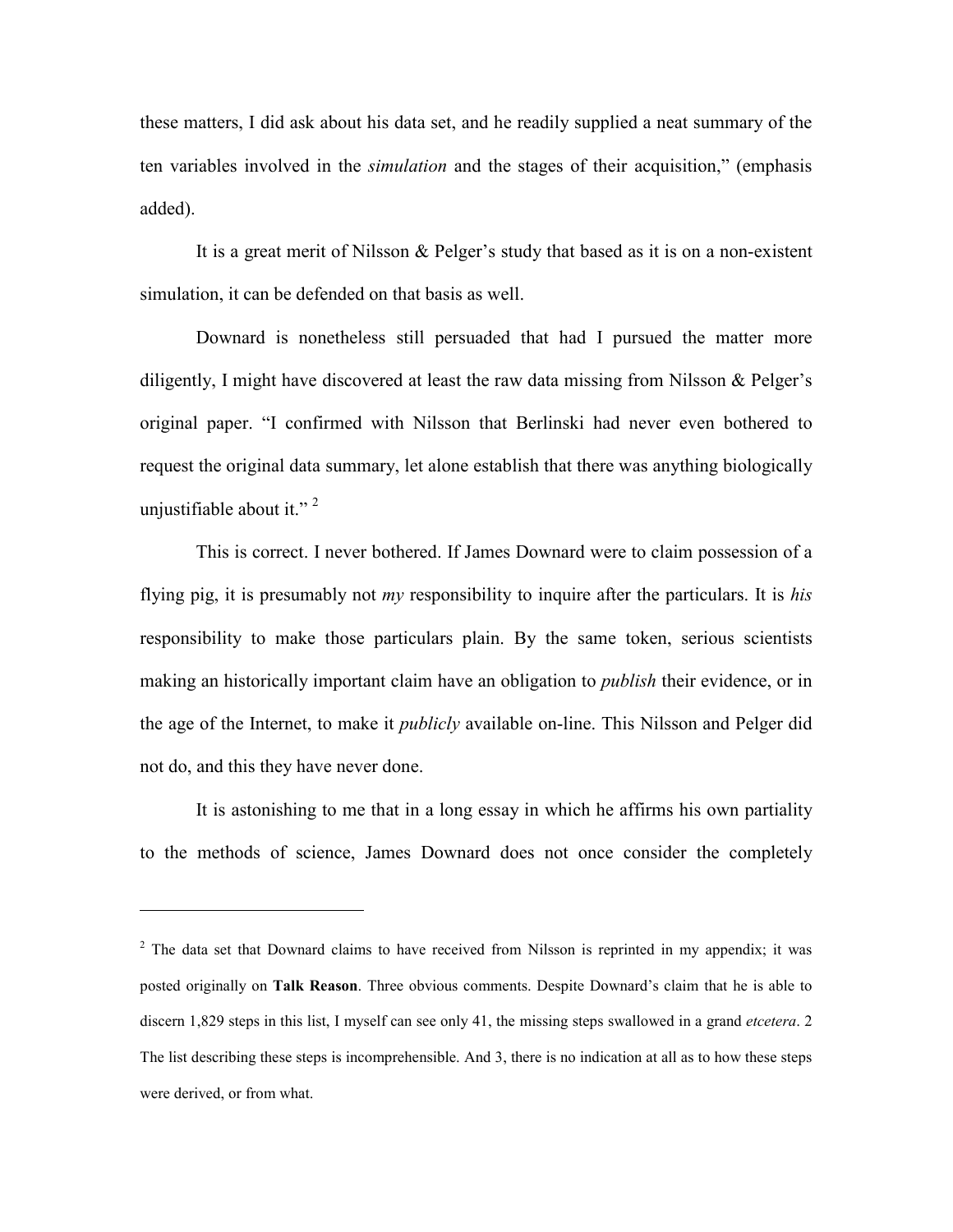uncontroversial principle that evidence, like courtesy, must be displayed if it is to be believed.

**3)** I must now consider and correct certain technical confusions, altogether a more agreeable undertaking.

Writing about Nilsson & Pelger in his most recent post, and judiciously changing their simulation to a *study*, Downard claims that their paper "contained an entirely valid *mathematical* analysis of eye evolution basing each stage of the process on *biologically known* intermediaries," (first emphasis added). It is, of course, impossible to verify the second of these claims, if only because Nilsson & Pelger, having given no description of *any* process, could hardly have supplied something that might correspond to each of its stages.

There remains the matter of that "entirely valid mathematical analysis." I have myself filled in the details that are, in fact, missing from Nilsson & Pelger's paper.

Nilsson & Pelger's dynamical model consists of two parts. The first tracks changes in the magnitude of a population of imaginary cells (in units that are never specified), the second changes in the mean value of a single quantitative characteristic, namely visual acuity.

Their first dynamical model is based on the ordinary differential equation

1  $dx/dt = ax$ .

Solutions are, of course, exponential

$$
2 \qquad x(t) = Ke^{at}.
$$

If  $K = 1$ , and  $\mathbf{a} = .01$ , it follows that

3  $x(t) = 1.01^t$ ,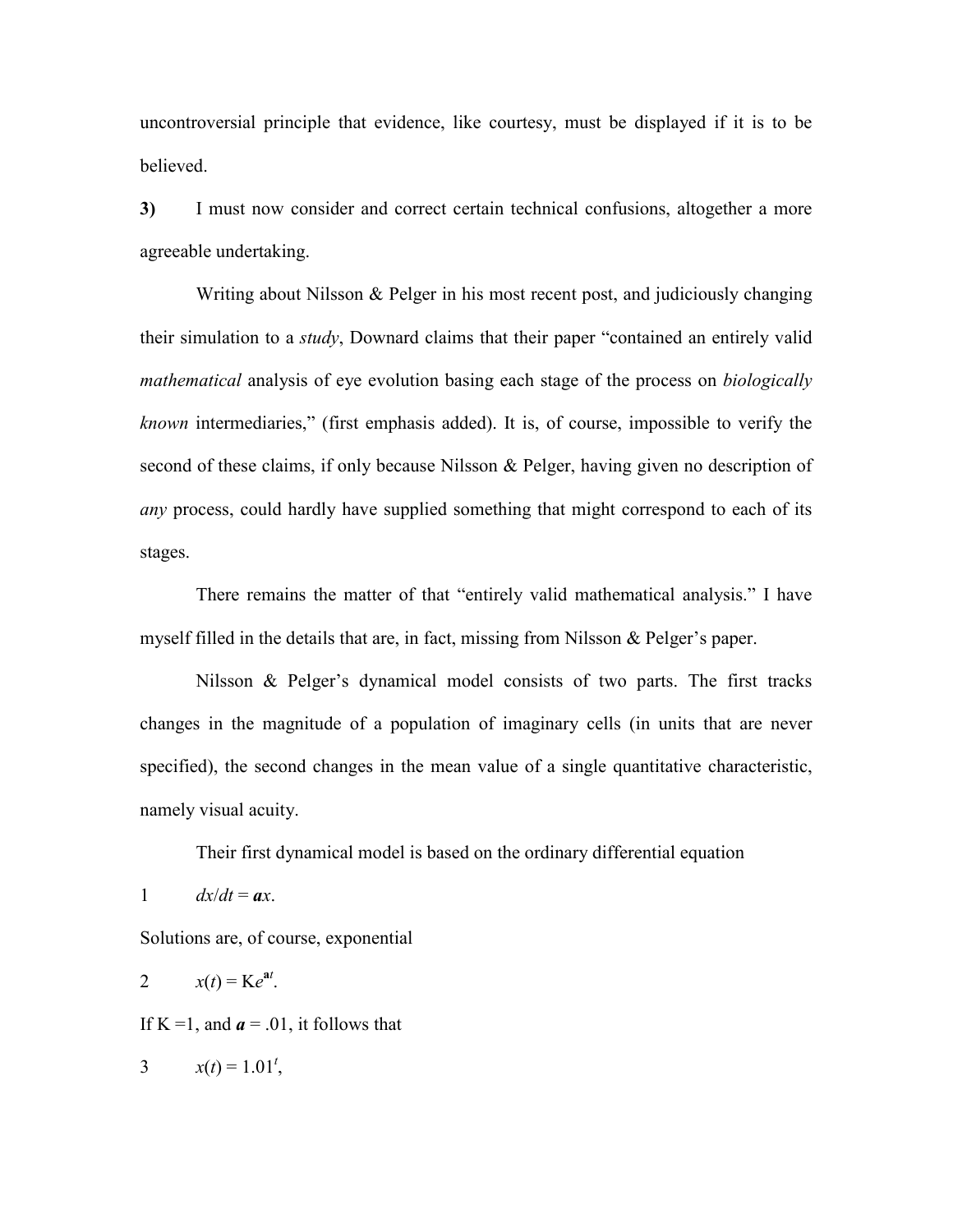since  $e^a = e^{01} \approx 1.01$ .

Subject to the condition that

4  $1.01^t = 80,129,540$ 

it follows that  $t = 1829$ .

Like every other number in Nilsson & Pelger's paper, the number 80,129,540 is derived from nothing at all and just appears like an alarming blob. Thus for all practical purposes, Equation 4 could be rewritten as:

5  $1.01^{1829} = x$ ,

since 1829 and 80,129,540 are equally numbers that have been invented.

 Equation 1 represents the whole of Nilsson & Pelger's dynamical model. There is nothing else and there is certainly nothing more.

 But Equation 1 is a first-order, linear, *deterministic* ordinary differential equation in the obvious sense that the states of the system that it describes are completely determined by the equation and its initial conditions. It thus does not under *any* interpretation remotely suggest a Darwinian process, a point that I have made with what is now tiresome frequency.

Nilsson & Pelger's second dynamical model is identical to their first:

6  $dx/dt = ax$ ,

but with a different parametric value for the coefficient of proportionality *a*.

The new value is derived from Falconer's *short-term* response statistic **R**, which is a percentage measure of changes to the mean value of a quantitative characteristic in a single generation:

$$
7 \qquad \mathbf{R} = h^2 \times i \times V \times M.
$$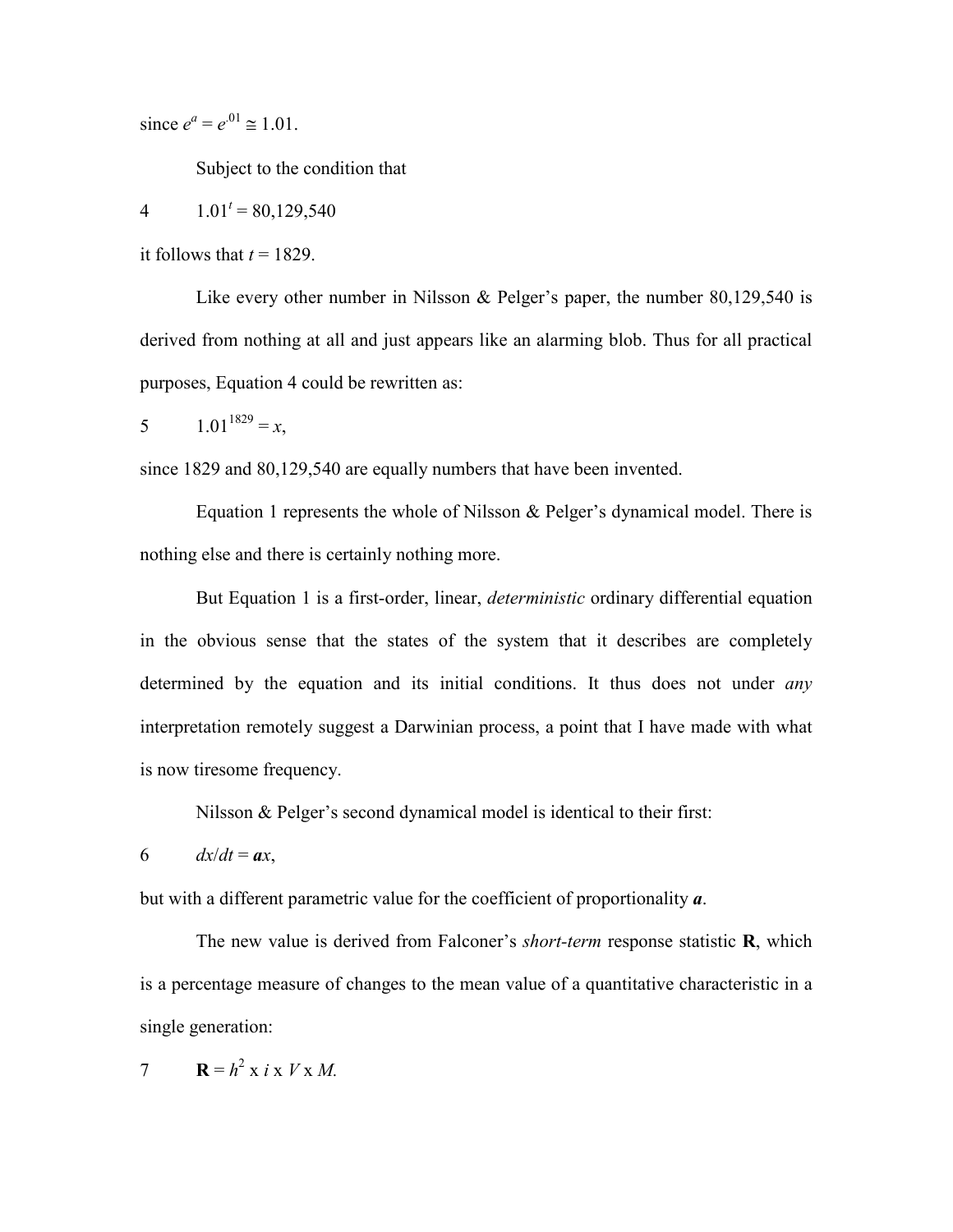Nilsson & Pelger assign the following values to the equation's parameters:

| a)            | $h^2 = .50$  |
|---------------|--------------|
| b)            | $i = 0.01$   |
| $\mathbf{c})$ | $V = 0.01$ . |
| d)            | $M = 1$      |

Substituting 0.00005 for *a*, yields

8  $1.00005^t = 80,129,540,$ 

whence Nilsson & Pelger's conclusion that *t* = 363,992.

But, of course, if Equation 1 does not express a Darwinian system, then neither does Equation 6. They are, after all, precisely the same equation.

Far from being "an entirely valid mathematical analysis," what Nilsson & Pelger have offered involves *no* mathematical analysis whatsoever, and since they have not even solved their own differential equation, no *appearance* of mathematical analysis either. The mathematics that does appear in their paper is entirely ceremonial and could be effectively conveyed in ordinary English by the declaration that as far as Nilsson & Pelger are concerned, eye sensitive cells appeared long ago and have then grown like crazy. If this counts as a defense of Darwin's theory, then the theory does not require critics. What is at issue is whether the emergence of the eye can be *explained* by Darwin's mechanism of random variation and natural selection? In this regard, neither Equations 1 nor 6 are of the slightest interest, since they involve neither random variations nor natural selection.

**4)** In writing to me about these points, a contributor to **Talk Reason**, has suggested that both Equations 1 and 6 might be considered deterministic approximations to an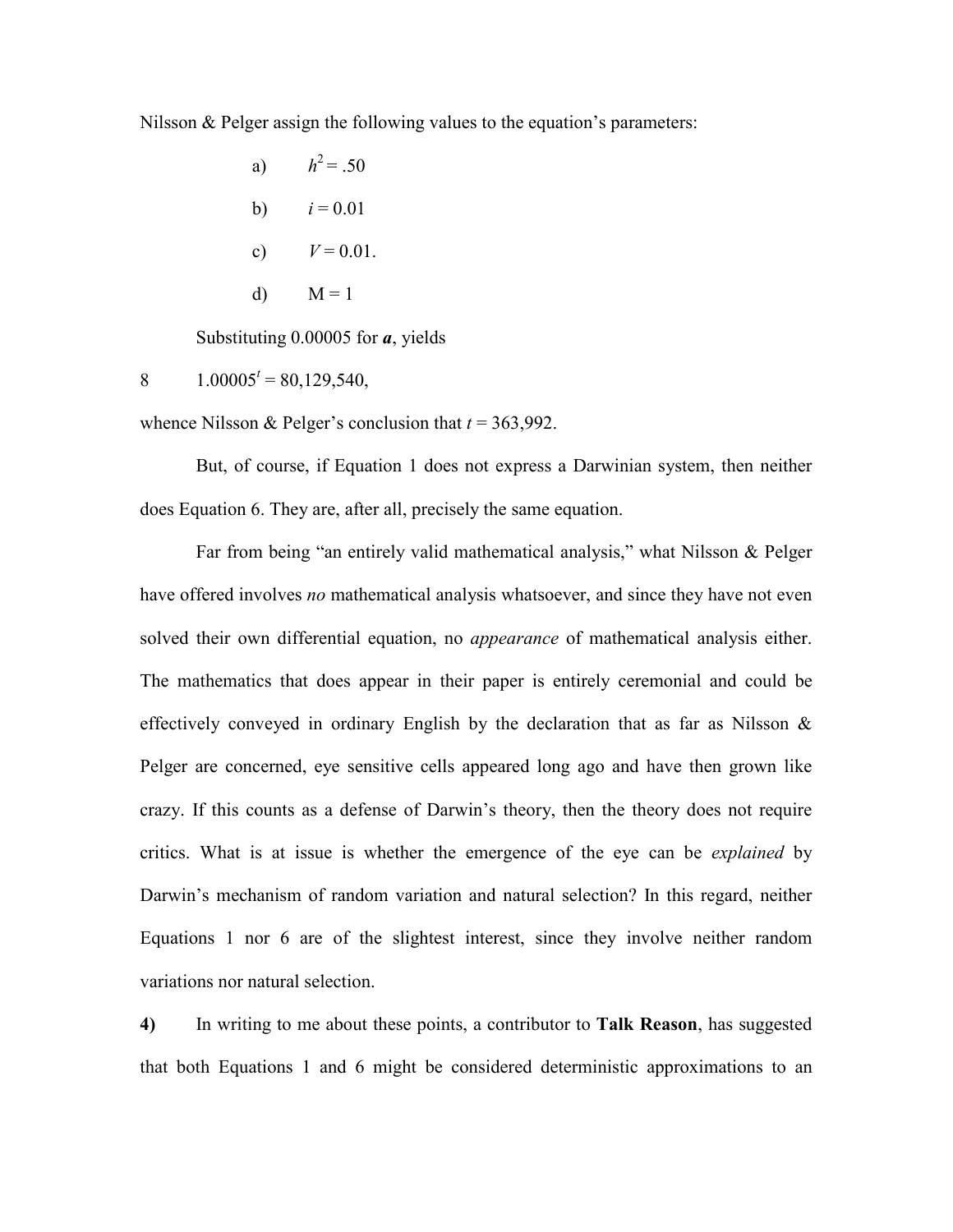underlying stochastic process. The idea is not on its face absurd; but it requires a substantially different basis in analysis, one designed to accommodate the fact that random variables do not in general comprise differentiable functions.

 In the theory of stochastic differential equations there is – and has been for almost one hundred years – a rich and flexible mathematical system for dealing directly with stochastic processes in differential terms. It is this theory that leads to the drift and diffusion equations characteristic of population genetics.

In any event, no population geneticist would assume, as Nilsson & Pelger do, that variance is a parameter that might remain unchanged for more than 360,000 generations, not least of all because it is well-known that changes in gene frequencies affect variance, often by linkage disequilibrium. The word *variance* might suggest as much, suggesting, as it does, something that *varies*. It is generally thought, moreover, when 4N*e* x *i* is less than 1, where  $N_e$  designates effective population size, that stochastic effects will predominate over selection, another reason to doubt the relevance of Equations 1, 6 *or* 7.

**5)** A final comment. On a number of occasions, James Downard has taken pains to remind readers that along with other members of the Discovery Institute, I am thanked in the appendix to Ann Coulter's book. It is a matter that appears morbidly to have inflamed his curiosity. Whatever I may have done to elicit Ann Coulter's gratitude is of no general concern, and it is certainly none of James Downard's business.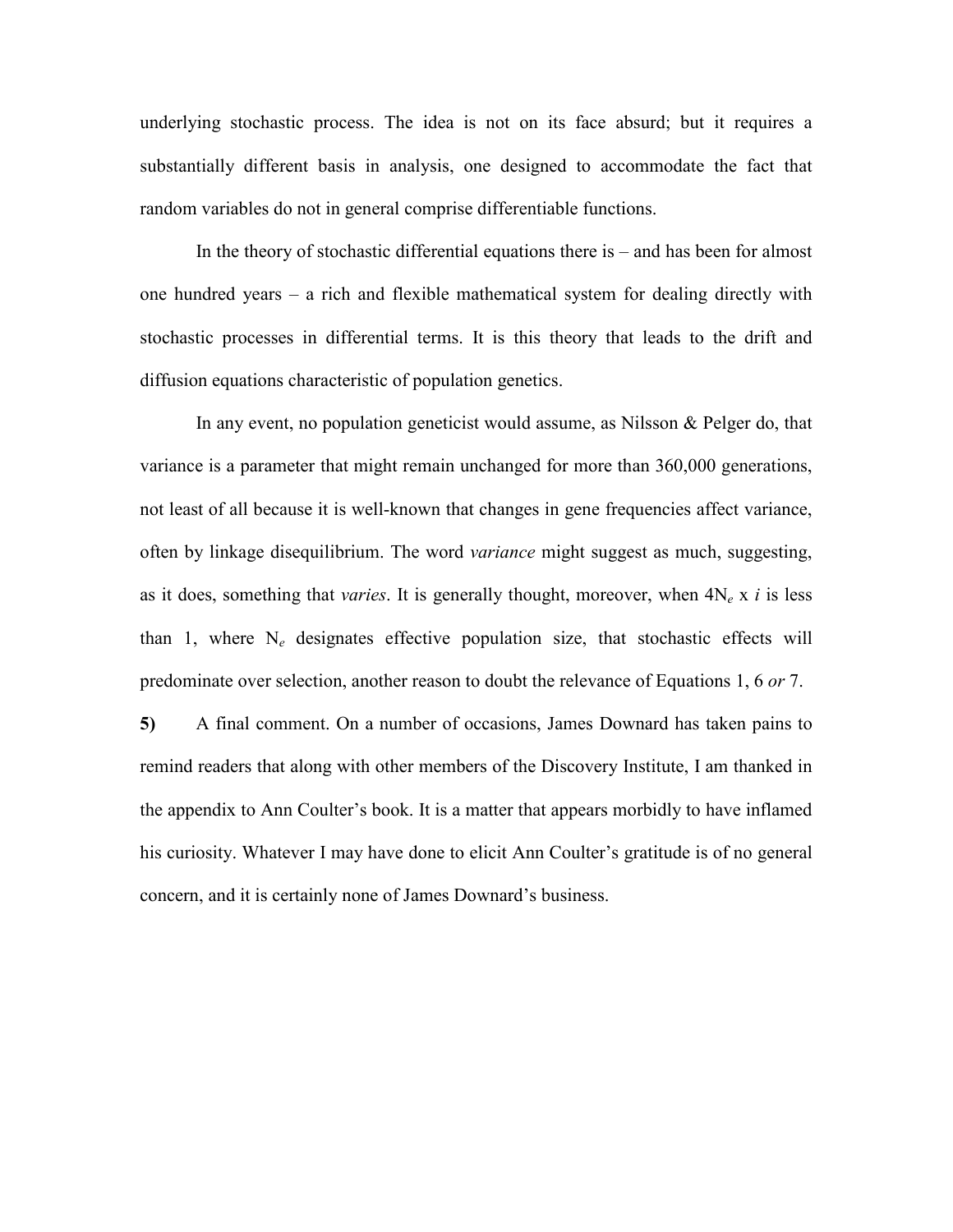## **Appendix**

type of change start end 1% steps sum 1% steps Stage 1 to 2 176 corneal width (curve) 46.5 46.5 0 corneal thickness 3.35 10.1 110 upper retinal surface width 46.6 47.2 1 lower retinal surface width 46.6 51.2 9 upper pigment surface width 46.6 53.9 14 lower pigment surface width 46.6 58.0 21

Stage 2 to 3 362

corneal width (curve) 46.5 46.5 0

corneal thickness 10.1 25.8 94

upper retinal surface width 47.2 75.6 47

lower retinal surface width 51.2 85.9 52

upper pigment surface width 53.9 97.7 59

lower pigment surface width 58.0 108.9 63

Stage 3 to 4 270

corneal width (curve) 46.5 40.2 15 corneal thickness 25.8 37.0 36 upper retinal surface width 75.6 130.6 54 lower retinal surface width 85.9 143.9 51 upper pigment surface width 97.7 145.6 40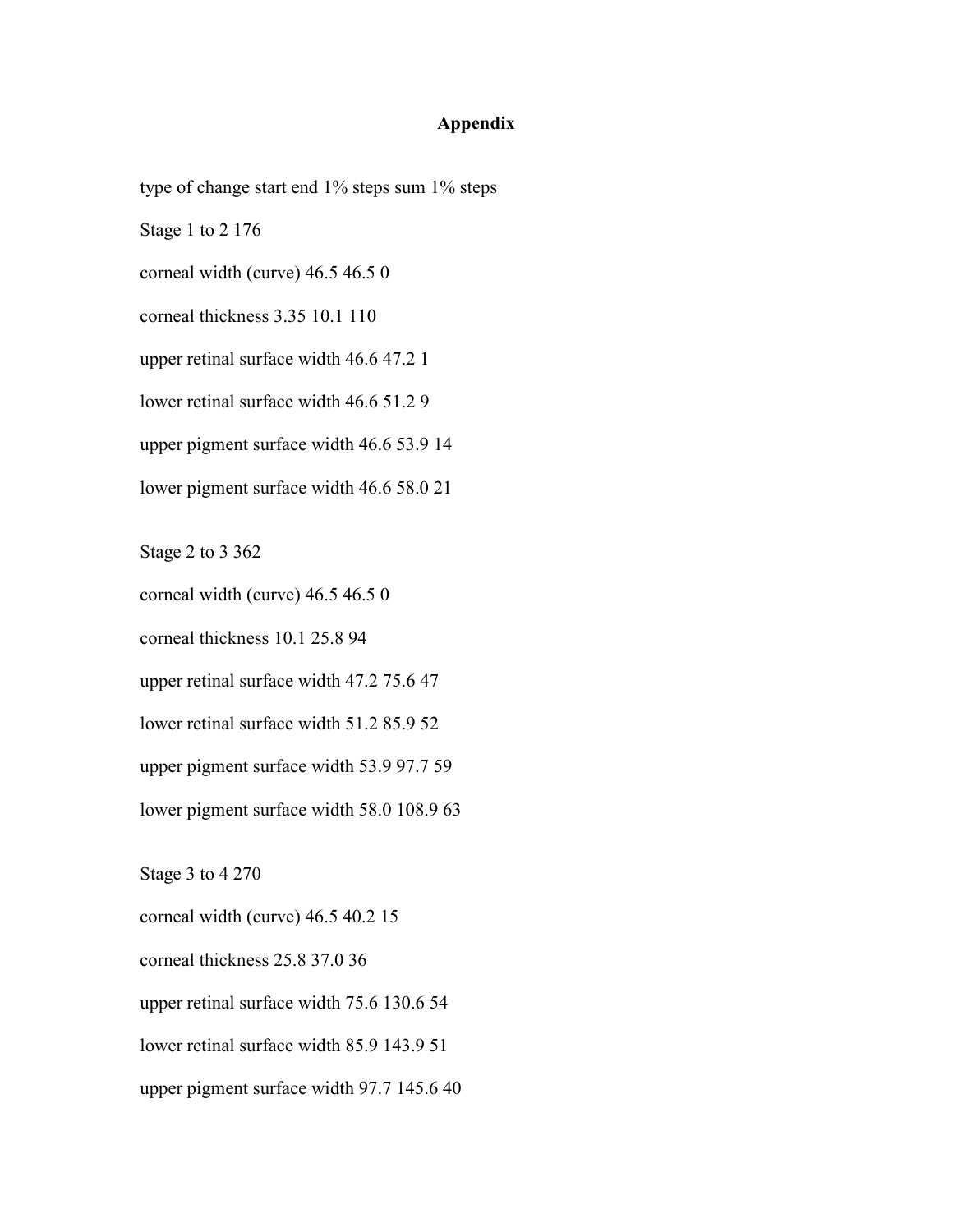lower pigment surface width 108.9 158.7 37

Stage 4 to 5 225

corneal width (curve) 40.2 29.5 31

corneal thickness 37.0 43.7 16

retinal surface width 137.2 202.3 39

pigment surface width 152.1 208.6 31

Stage 5 to 6 192

corneal width (curve) 29.5 37.2 23

corneal thickness 43.7 46.6 6

central refractive index increase from 1.35 0.010 0.060 180

Stage 6 to 7 308

corneal width (curve) 37.2 55.4 40

corneal thickness 46.6 42.3 9

iris width 4.76 11.99 92

retinal surface width 202.3 132.1 42

pigment surface width 208.6 143.7 37

central refractive index increase from 1.35 0.060 0.090 41

lens width 28.4 21.9 26

lens height 24.0 20.2 17

Stage 7 to 8 296

corneal width (curve) 55.4 60 8